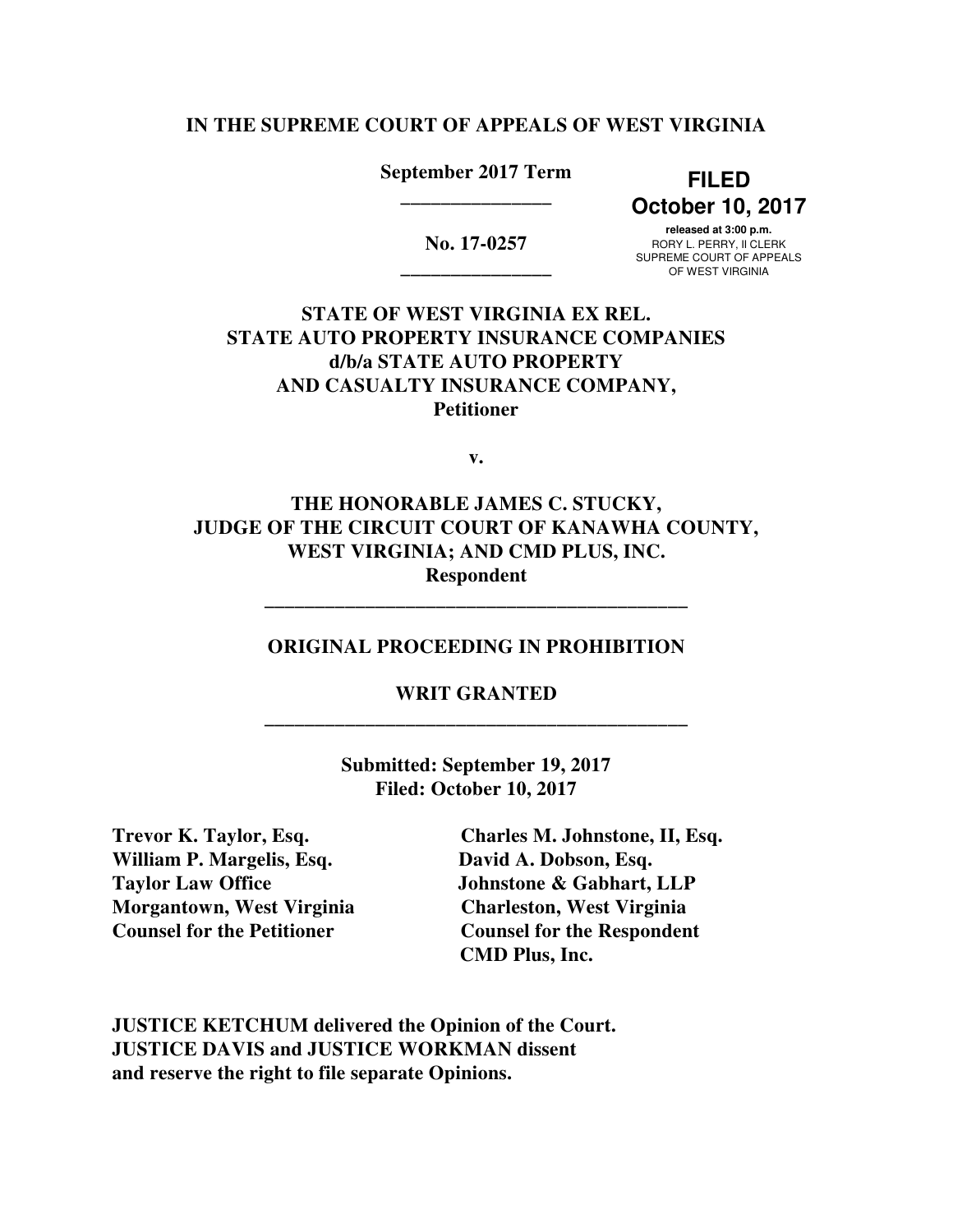#### **SYLLABUS BY THE COURT**

 "A motion for summary judgment should be granted only when it is clear that there is no genuine issue of fact to be tried and inquiry concerning the facts is not desirable to clarify the application of the law." Syl. pt. 3, *Aetna Cas. and Sur. Co. v. Fed. Ins. Co. of N.Y.*, 148 W.Va. 160, 133 S.E.2d 770 (1963).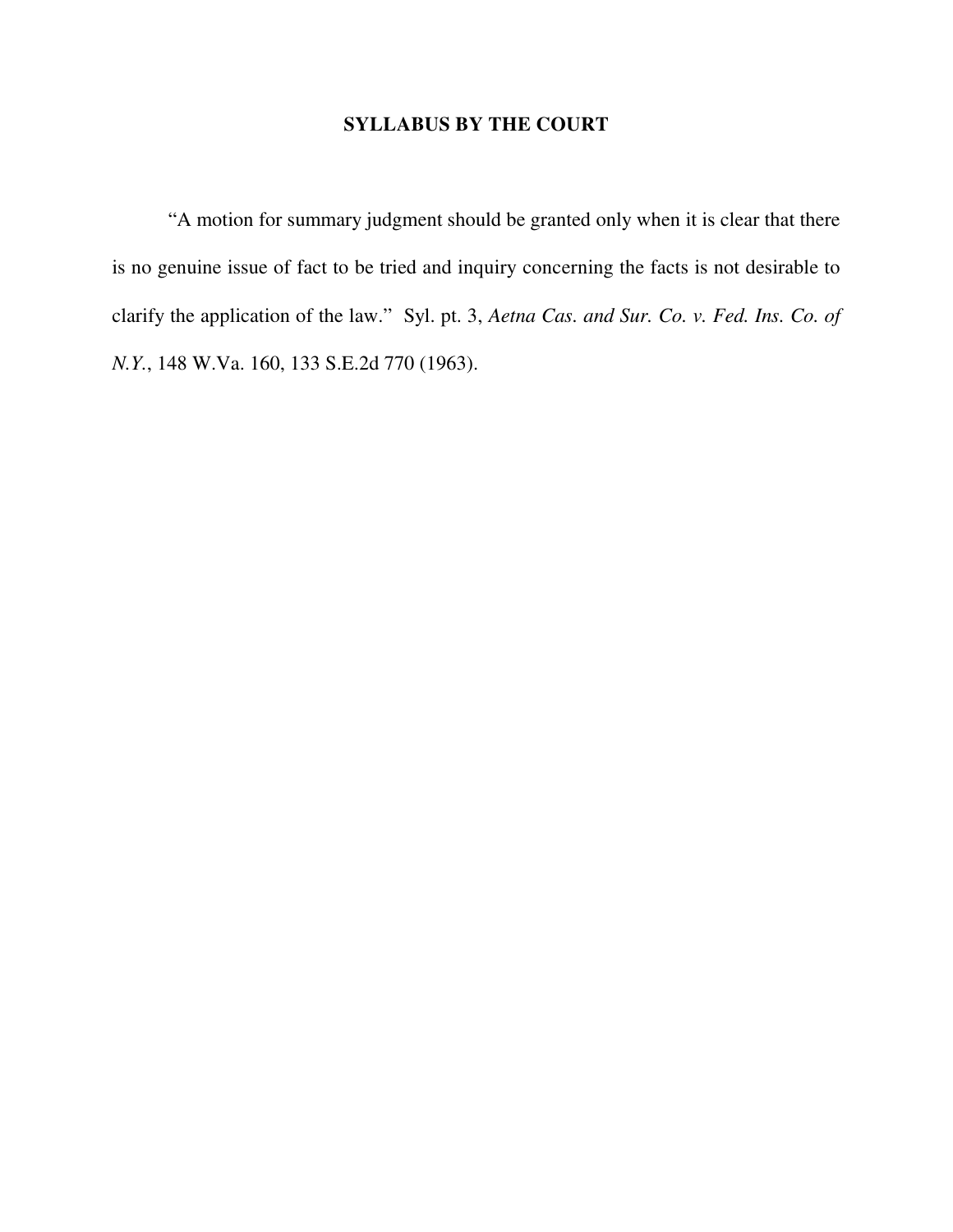#### **Justice Ketchum**:

 This original prohibition proceeding concerns a liability insurance policy. It is a commercial general liability policy issued by the petitioner, State Auto Property Insurance Companies ("State Auto"), to its insured, respondent CMD Plus, Inc. ("CMD").

 CMD, a residential construction company, contracted to build a home for Chandrakant N. and Kimberly S. Shah in Charleston, West Virginia. The construction activities caused ground slippage resulting in damage to the house and property of the adjacent, downhill homeowners, Barry G. Evans and Ann M. Evans ("Plaintiffs"). The plaintiffs filed an action in the Circuit Court of Kanawha County against the Shahs and CMD seeking recovery for their damage.

 CMD filed a third-party complaint against its insurer State Auto alleging that State Auto delayed investigating the plaintiffs' claim, settling the plaintiffs' lawsuit, and indemnifying CMD. CMD asserted that, as a result, State Auto committed common law bad faith, violations of the *West Virginia Unfair Trade Practices Act*, and breach of contract. State Auto's efforts to obtain a dismissal of CMD's third-party complaint were unsuccessful. In the current petition for a writ of prohibition filed in this Court, State Auto challenges the circuit court's March 2, 2017, denial of State Auto's motion for summary judgment. State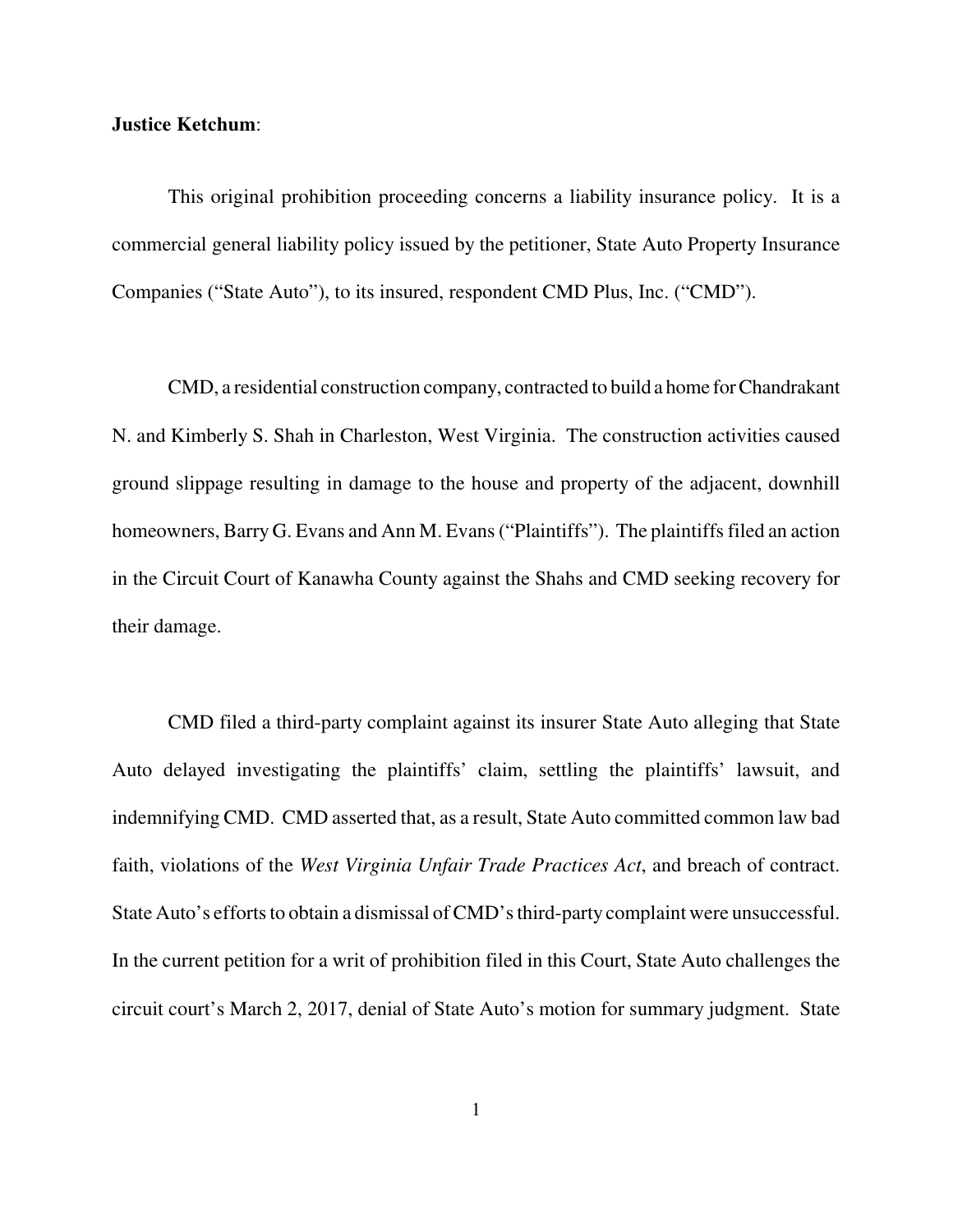Auto contends there is no genuine issue of material fact and that it is entitled to a dismissal of CMD's third-party complaint as a matter of law.

 The record, including the exhibits filed in support of State Auto's motion for summary judgment, reveals that State Auto defended and indemnified its insured, CMD, throughout the lawsuit as required by the commercial general liability policy. We note that, while the policy was purchased to provide liability coverage for damage to property sustained by third parties, such as the plaintiffs, the terms of the policy provided no coverage to CMD for damage to its own property.

 This Court concludes that relief in prohibition is warranted and that State Auto is entitled to a dismissal of CMD's third-party complaint as a matter of law.

### **I. The Underlying Action**

 CMD contracted to build a custom home on a parcel in Charleston, West Virginia, owned by the Shahs. The adjacent, downhill property owners were the plaintiffs. Construction activities on the Shah parcel resulted in surface water, storm water, mud and debris inundating and damaging the plaintiffs' house and property.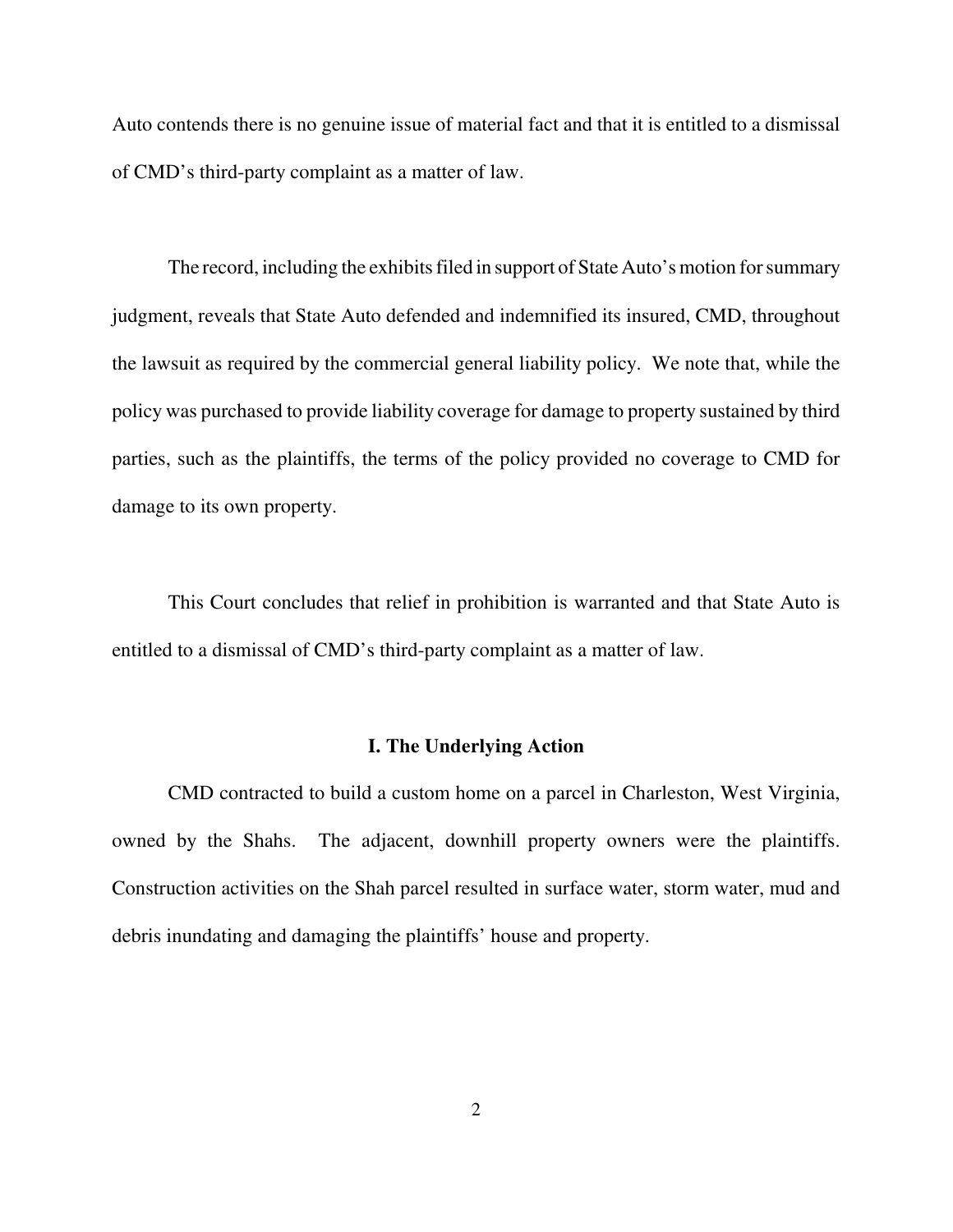On April 13, 2011, the plaintiffs filed a lawsuit in the Circuit Court of Kanawha County against the Shahs and CMD. Asserting causes of action for nuisance, trespass and negligence, the plaintiffs sought compensatory damages as well as equitable relief to prevent further interference with the use and enjoyment of their property.<sup>1</sup>

#### **II. The Third-Party Complaint Against State Auto**

 CMD was insured for the damage to the plaintiffs' property under a commercial general liability policy issued by State Auto which provided coverage up to the policy limit of \$1,000,000. CMD promptly notified State Auto of the damage to the plaintiffs' property, and CMD asserts that, at that time, the damage could have been remedied quickly and inexpensively. State Auto advised CMD that it would handle the claim. CMD states that State Auto then conducted a series of inspections and investigations, thereby delaying a potential settlement of the plaintiffs' lawsuit, increasing the amount of the plaintiffs' property damage, and resulting in the lawsuit filed against CMD by the plaintiffs.

<sup>&</sup>lt;sup>1</sup> The complaint was styled *Barry G. Evans and Ann M. Evans v. CMD Plus, Inc.; C. K. Shah; Chandrakant N. Shah; and Kimberly S. Shah*, Civil Action No. 11-C-606 (Kanawha Co. 2011). C. K. Shah, a construction contractor, was a corporate officer of CMD.

 The record is unclear regarding ownership of the Shah property. The complaint alleged that the Shah property was owned by Chandrakant N. Shah and Kimberly S. Shah. The third-party complaint refers to contractor C. K. Shah as an owner of the property. For purposes of this Opinion, we will refer to the property as the "Shah property."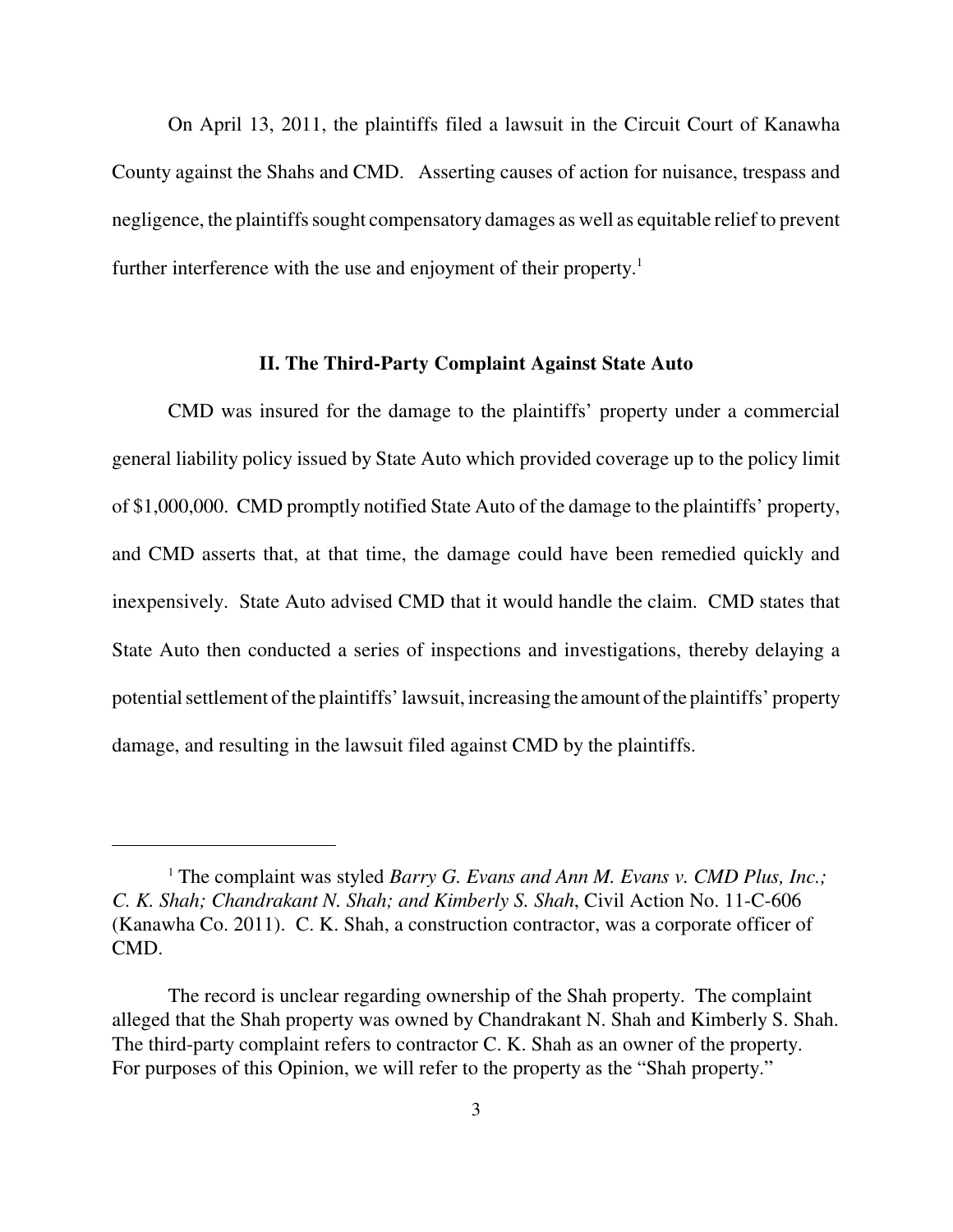CMD filed a third-party complaint against State Auto on March 20, 2012. The third- party complaint contained three Counts. Count I alleged that State Auto committed common law bad faith through its delay in resolving the property damage claim of the plaintiffs and through its failure to protect CMD from litigation. Count II alleged, for similar reasons, that State Auto violated the *West Virginia Unfair Trade Practices Act*, *W.Va. Code*, 33-11-1 [1974], *et seq*. 2 Count III alleged a breach of State Auto's contractual obligation to CMD by failing to make insurance proceeds available where liability regarding the plaintiffs' claim was clear.

 State Auto filed a motion to dismiss CMD's third-party complaint on the ground that CMD lacked standing to assert common law and statutory bad faith or unfair claims settlement practices regarding how State Auto handled the plaintiffs' lawsuit. According to State Auto, its only obligation to its insured, CMD, was to defend the lawsuit and indemnify CMD for any meritorious claims asserted by the plaintiffs. State Auto contends that it defended CMD and fully settled the plaintiffs' claims. State Auto alleged that CMD's breach

 2 Count II alleged violations of *W.Va. Code*, 33-11-4 [2002], subsections (9)(b), failing to act reasonably promptly regarding a claim arising under an insurance policy; (9)(f), not attempting in good faith to effectuate a prompt, fair and equitable settlement of a claim in which liability is reasonably clear; and (9)(g), causing litigation to recover amounts due under an insurance policy.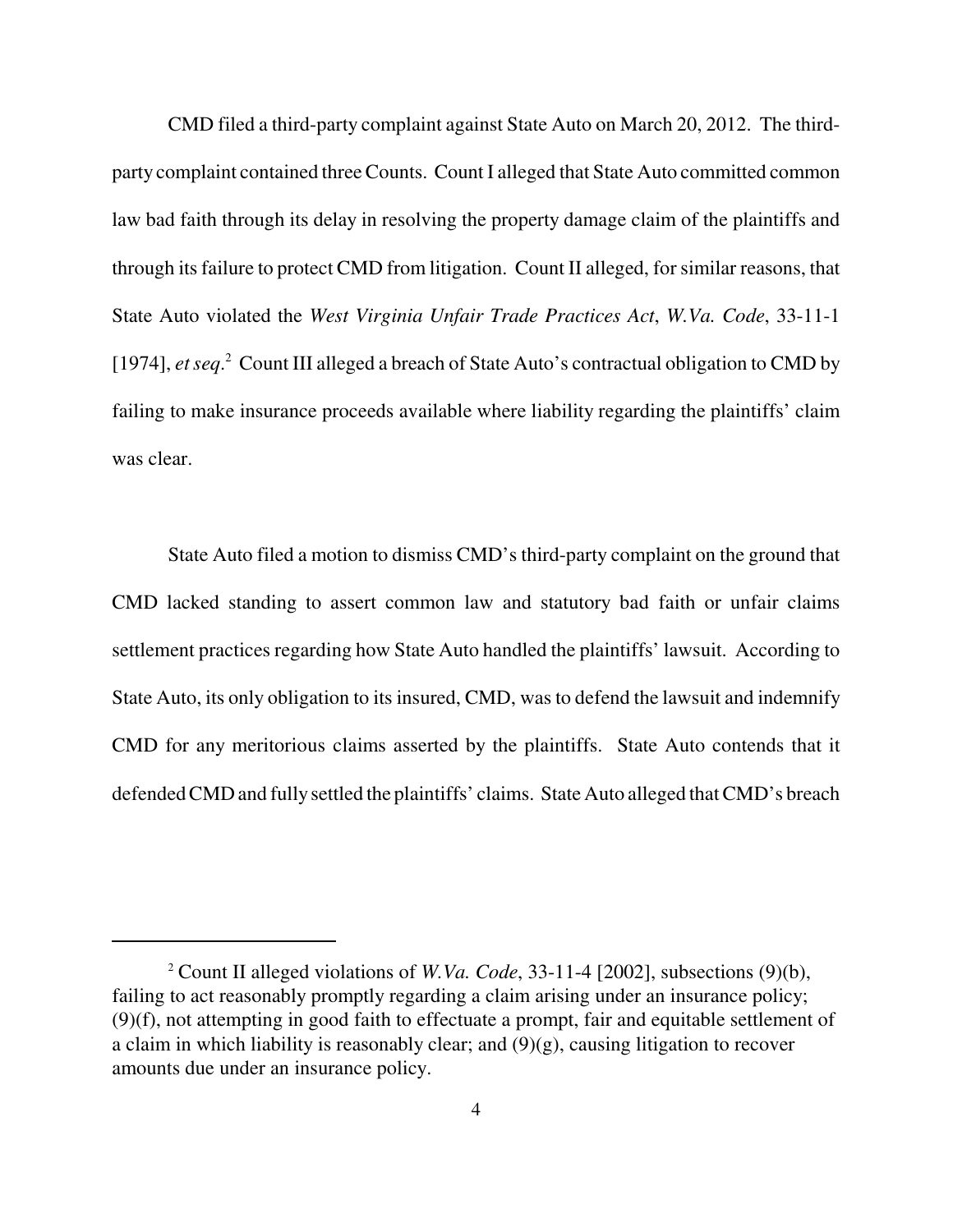of contract theory fails for the same reason, *i.e.*, CMD lacks standing to assert any bad faith claim the plaintiffs may have had regarding how State Auto handled the lawsuit. $3$ 

 entered by the circuit court stated that the motion was denied "except that the Court will not allow the Third-Party Plaintiff CMD Plus, Inc. to assert claims that, in actuality, are claims of the Plaintiffs, Barry G. Evans and Ann M. Evans. To the extent any such claims have been asserted, those claims are dismissed." On September 25, 2012, State Auto's motion to dismiss was denied in part. The order

 Thereafter, the plaintiffs' lawsuit fully settled resulting in the plaintiffs receiving \$325,000 paid by State Auto. The plaintiffs executed an agreement discharging the Shahs, CMD and State Auto from all claims arising from CMD's construction activities.

 State Auto then filed a renewed motion to dismiss CMD's third-party complaint on the ground that State Auto met its obligations under the commercial general liability policy to defend and indemnify CMD. State Auto asserted that

<sup>&</sup>lt;sup>3</sup> In June 2012, State Auto was granted leave to file a complaint for declaratory judgment on the question of whether the commercial general liability policy covered the plaintiffs' property damage claim. The circuit court determined that none of the policy exclusions applied and that the plaintiffs' claim encompassed the "exact type of damage" the policy was intended to cover. The circuit court noted that, although State Auto was providing a defense to CMD in the underlying action under a reservation of rights, CMD incurred attorney fees as to the declaratory judgment in asserting that the plaintiffs' claim was covered under the policy. Consequently, the circuit court ordered State Auto to pay CMD attorney fees in the amount of \$52,757.54.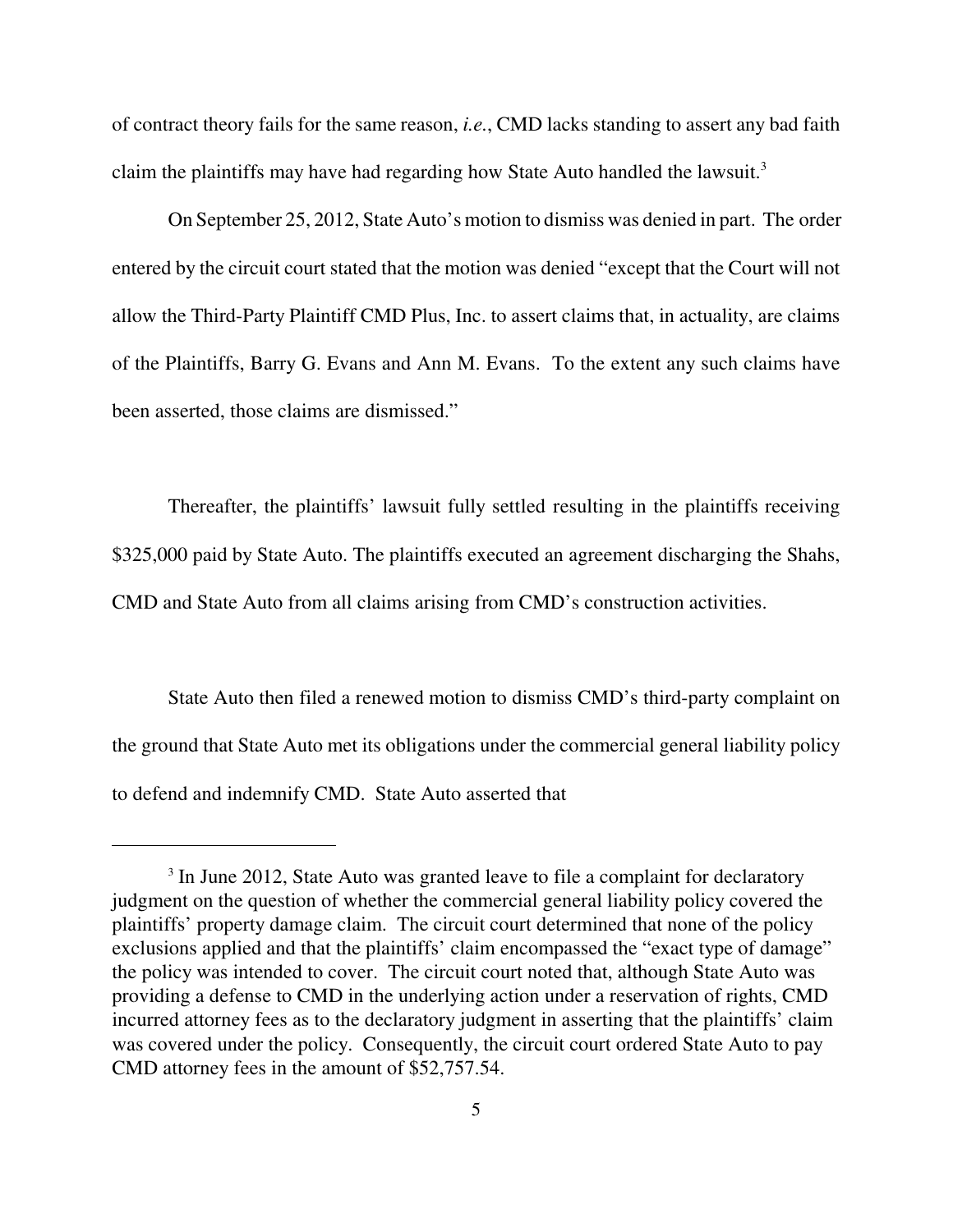the duty to indemnify has not been breached because litigation in the underlying matter was resolved by settlement. Pursuant to the terms of that settlement, State Auto paid to resolve all claims asserted by the [plaintiffs] against CMD while securing a complete release of CMD of and from any and all liability relating to the allegations contained in the [plaintiffs'] Complaint. In fact, State Auto has secured a release to make sure that CMD cannot be sued again in the future. Under these circumstances, no judgment was entered against CMD and no settlement was negotiated wherein payment was demanded of CMD. Accordingly, as a matter of law, CMD cannot set forth any set of facts upon which it may base a claim for bad faith breach of the insurance contract against State Auto.

 On November 10, 2015, the circuit court denied State Auto's renewed motion to dismiss. In the order, the circuit court simply restated each Count of CMD's third-party complaint and concluded that the allegations were sufficient to allow the matter to go forward. State Auto sought relief from the November 10, 2015, order by filing a petition for a writ of prohibition in this Court.

 In *State ex rel. State Auto Property Insurance Companies v. Stucky*, 2016 WL 3410352 (W.Va. 2016), a Memorandum Decision issued on June 14, 2016, this Court determined that under Rule 12(b)(6) of the *West Virginia Rules of Civil Procedure* our analysis of State Auto's requested dismissal was limited to the allegations within the four corners of CMD's third-party complaint. The settlement of the lawsuit and other matters of evidence were not to be considered. This Court concluded that CMD's allegations of common law and statutory bad faith and breach of contract were sufficiently pled to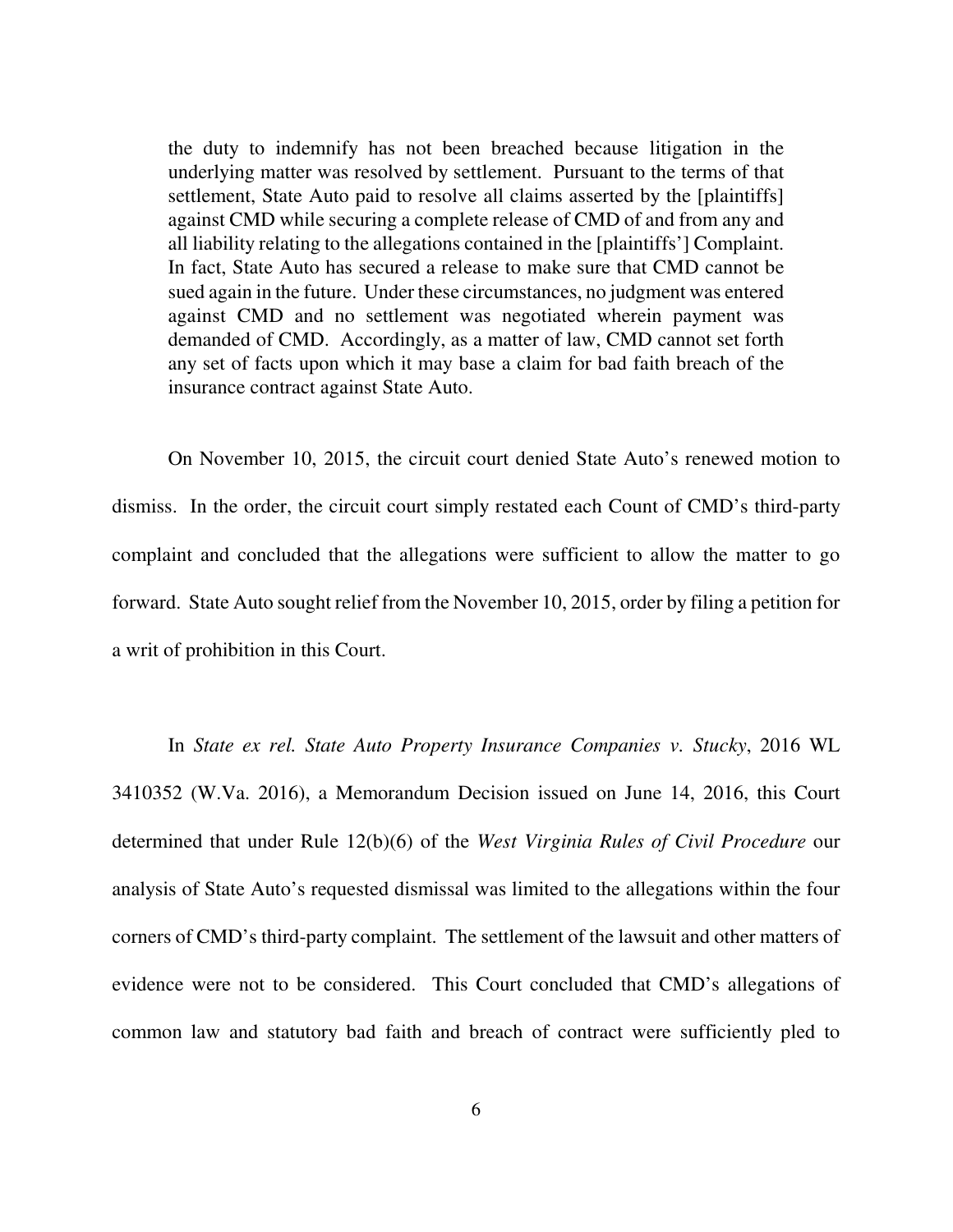withstand State Auto's renewed motion to dismiss. Therefore, relief in prohibition was denied with the caveat that State Auto "*could file a motion for summary judgment after the completion of discovery in order to obtain relief.*" (emphasis added)<sup>4</sup>

#### **III. State Auto's Motion for Summary Judgment**

 The parties conducted discovery following the denial of relief in prohibition. In January 2017 State Auto filed a motion for summary judgment. State Auto asserted that there was no question of fact that it had provided CMD with a defense in the plaintiffs' lawsuit and that a settlement and release of the plaintiffs' damage claim was secured at no cost to CMD and without the entry of an adverse judgment. CMD filed a response to the motion, asserting that summary judgment on the third-party complaint was precluded by questions of fact. A number of exhibits were filed by the parties in support of their respective positions.

 4 Chief Justice Ketchum and Justice Loughry filed dissenting Opinions in *State ex rel. State Auto Property Insurance Companies v. Stucky*. Chief Justice Ketchum stated that CMD's purported first-party claim failed for the following reasons: (1) CMD could not assert a "loss claim" because, under the commercial general liability policy, only damage to the plaintiffs' property (and not CMD's own property) was covered, and (2) CMD could not assert an "excess judgment claim" because there was no judgment, *i.e.*, State Auto settled all of the plaintiffs' claims. Similarly, Justice Loughry noted in his dissenting Opinion: "Because the CGL policy was not procured for the purpose of covering losses directly sustained by the insured, it stands to reason that there is no basis for a first-party bad faith claim."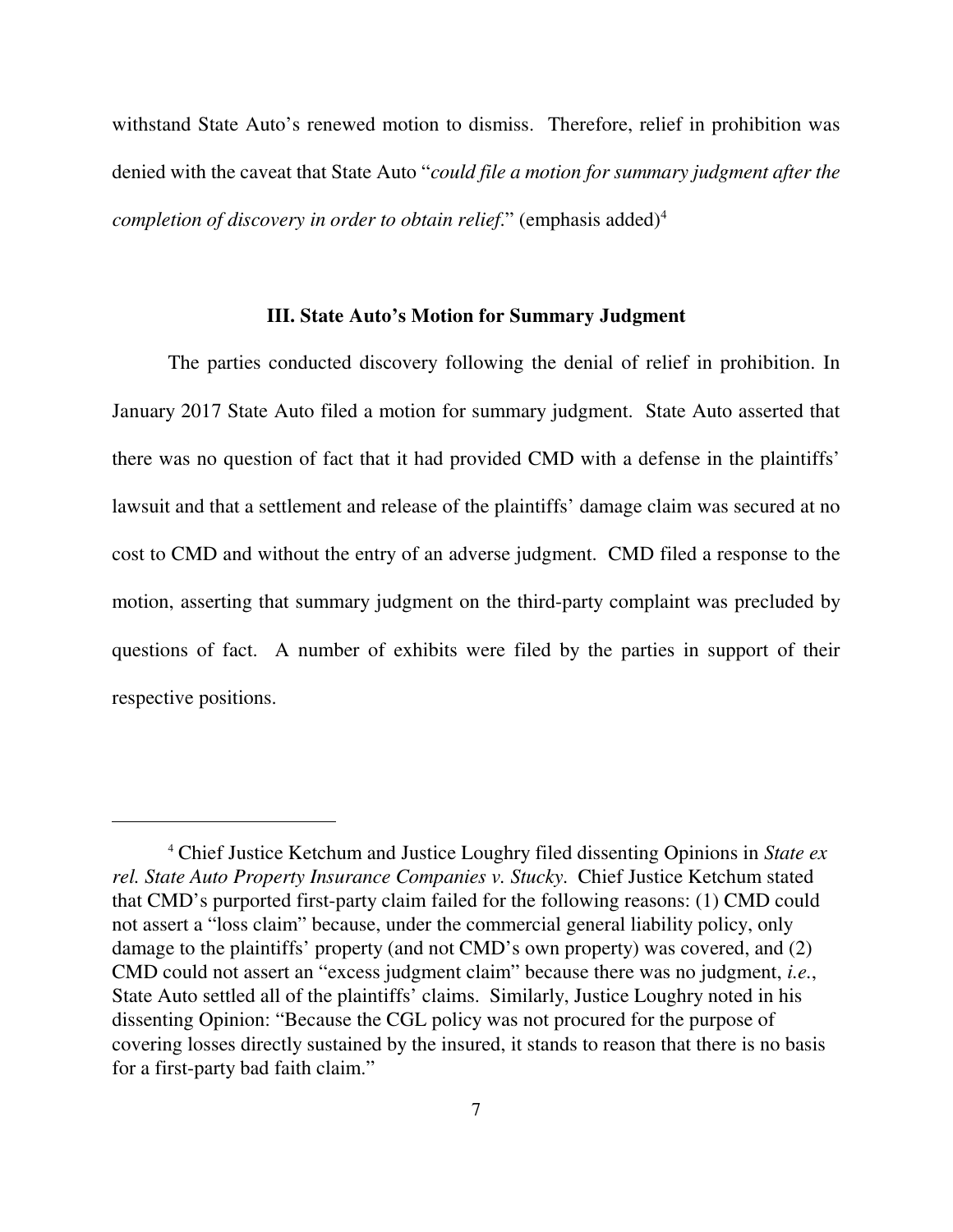On March 2, 2017, the circuit court denied State Auto's motion for summary judgment on the basis of unresolved questions of fact regarding CMD's allegations of common law and statutory bad faith and breach of contract. Noting CMD's assertion that State Auto's dilatory handling of the plaintiffs' damage claim resulted in the filing of the lawsuit, the circuit court concluded that CMD had a first-party claim under West Virginia law "in that CMD alleged that its insurer, State Auto, failed to use good faith in settling a claim by someone the insured allegedly harmed or injured."

 In the current petition for a writ of prohibition, State Auto seeks relief from the circuit court's March 2, 2017, order. State Auto contends that it performed its obligations under the commercial general liability policy and that, because there are no genuine issues of material fact, CMD's third-party complaint should be dismissed as a matter of law.

### **IV. Standard for Relief in Prohibition**

 This Court has original jurisdiction in prohibition proceedings pursuant to art. VIII, § 3, of *The Constitution of West Virginia*. In considering whether to grant relief in prohibition, this Court stated in the syllabus point of *State ex rel. Vineyard v. O'Brien*, 100 W.Va. 163, 130 S.E. 111 (1925): "The writ of prohibition will issue only in clear cases where the inferior tribunal is proceeding without, or in excess of, jurisdiction." *Accord* syl.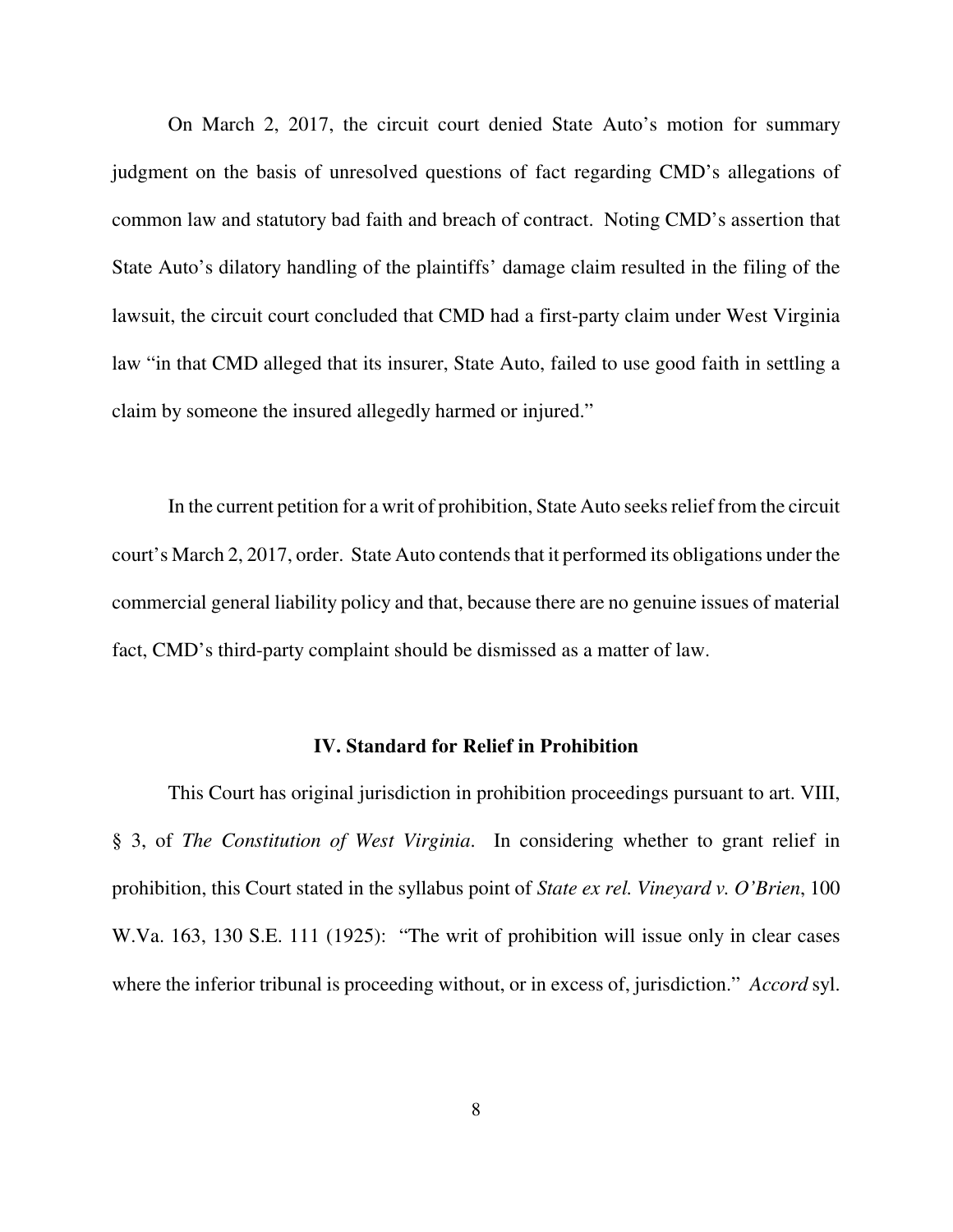pt. 1, *State ex rel. Progressive Classic Ins. Co. v. Bedell*, 224 W.Va. 453, 686 S.E.2d 593 (2009).

 State Auto contends that the circuit court exceeded its jurisdiction in allowing CMD's third-party complaint to go forward. We therefore apply the following guidelines set forth in syllabus point 4 of *State ex rel. Hoover v. Berger*, 199 W.Va. 12, 483 S.E.2d 12 (1996):

 In determining whether to entertain and issue the writ of prohibition for cases not involving an absence of jurisdiction but only where it is claimed that the lower tribunal exceeded its legitimate powers, this Court will examine five factors: (1) whether the party seeking the writ has no other adequate means, such as direct appeal, to obtain the desired relief; (2) whether the petitioner will be damaged or prejudiced in a way that is not correctable on appeal; (3) whether the lower tribunal's order is clearly erroneous as a matter of law; (4) whether the lower tribunal's order is an oft repeated error or manifests persistent disregard for either procedural or substantive law; and (5) whether the lower tribunal's order raises new and important problems or issues of law of first impression. These factors are general guidelines that serve as a useful starting point for determining whether a discretionary writ of prohibition should issue. Although all five factors need not be satisfied, it is clear that the third factor, the existence of clear error as a matter of law, should be given substantial weight.

 *Accord State ex rel. Rubenstein v. Bloom*, 235 W.Va. 70, 72-73, 771 S.E.2d 717, 719-20

(2015).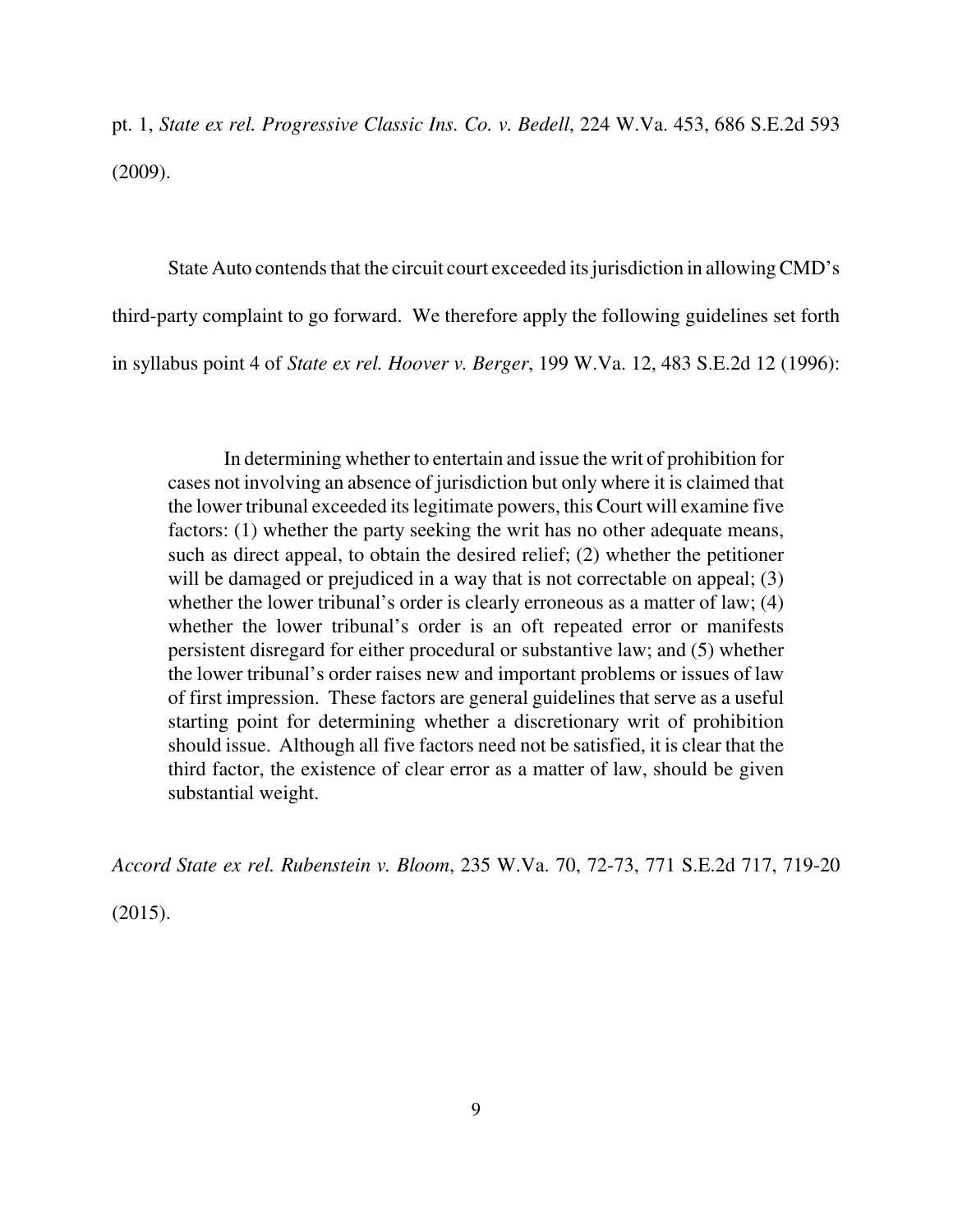#### **V. Discussion**

 The dispositive facts with regard to CMD's third-party complaint against State Auto are not in dispute. CMD, a corporate entity, was issued, and paid the premiums for, a commercial general liability policy with State Auto. As a liability policy, coverage was provided to CMD for damage to the property of others, such as for the damage to the downhill property of the plaintiffs.

 State Auto initially contested coverage of the plaintiffs' damage in a declaratory judgment proceeding. When the circuit court determined that coverage would be afforded, State Auto was ordered to pay CMD attorney fees and costs in the amount of \$52,757.54. During the declaratory judgment proceeding, State Auto continued to provide CMD with a defense in the lawsuit filed by the plaintiffs. *See* note 3, *supra*.

 The lawsuit was fully settled by State Auto resulting in the plaintiffs receiving \$325,000. The settlement amount was paid by State Auto on CMD's behalf. CMD was therefore defended and indemnified by State Auto with respect to the lawsuit as required by the commercial general liability policy. The settlement was obtained at no cost to CMD, and no adverse judgment was entered in the circuit court.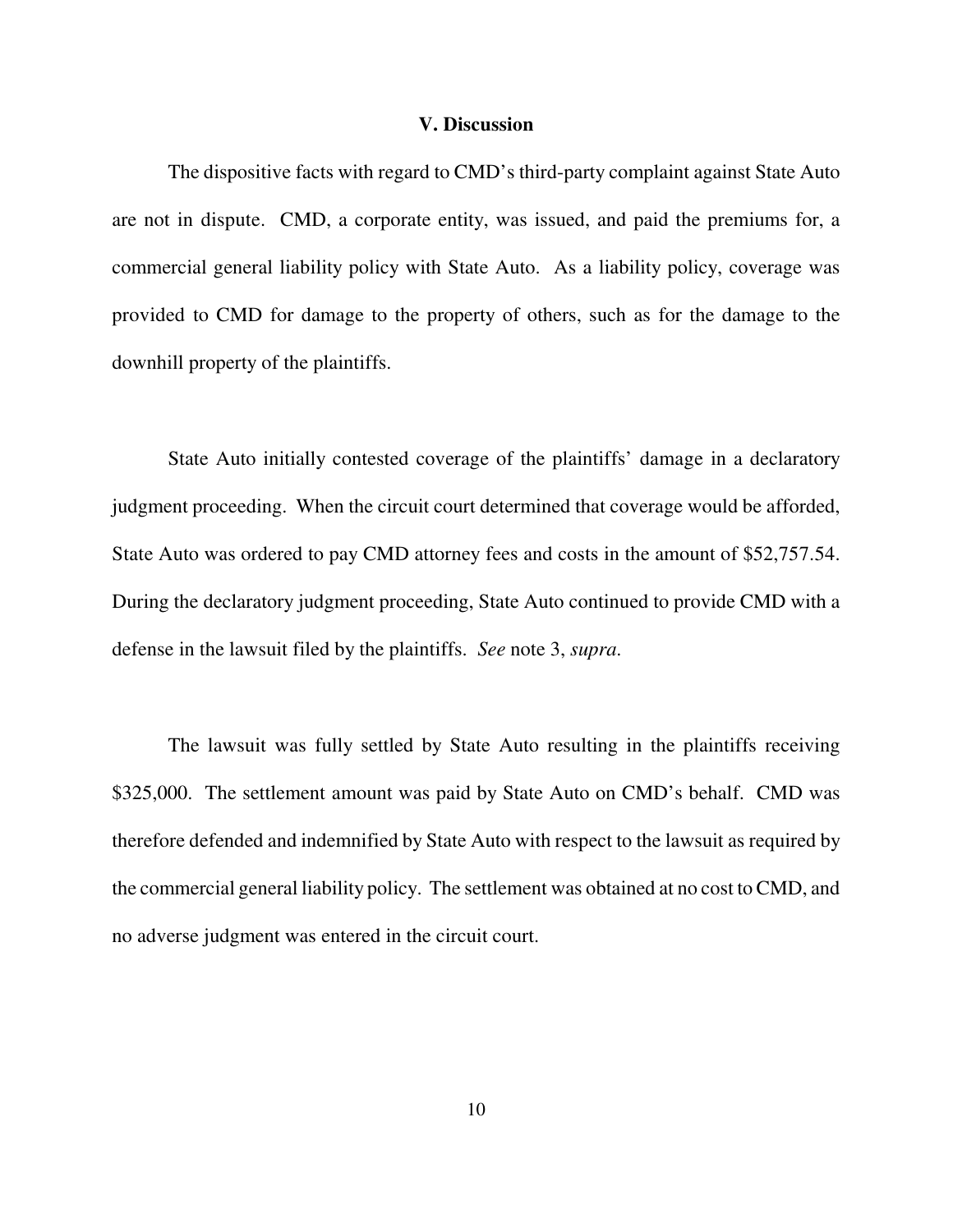Neither the plaintiffs nor the Shahs filed a third-party bad faith claim or an unfair claim settlement action against State Auto. Such an action would have been barred pursuant to *W.Va. Code*, 33-11-4a(a) [2005], which states: "A third-party claimant may not bring a private cause of action or any other action against any person for an unfair claims settlement practice."

 Prior to the enactment of *W.Va. Code*, 33-11-4a(a) [2005], this Court held in the syllabus of *Elmore v. State Farm Mut. Auto. Ins. Co*., 202 W.Va. 430, 504 S.E.2d 893 (1998):

 A third party has no cause of action against an insurance carrier for common law breach of the implied covenant of good faith and fair dealing or for common law breach of fiduciary duty.

 *Accord Loudin v. Nat'l Liab & Fire Ins. Co*., 228 W.Va. 34, 39, 716 S.E.2d 696, 701 (2011). Nevertheless, the plaintiffs released anybad faith claim they may have had against State Auto pursuant to the settlement of their lawsuit seeking damages against the Shahs and CMD.

 In this State, an insured has a right to bring a first-party common law or statutory bad faith action against its insurer. Such an action is defined in *State ex rel. Allstate Ins. Co. v. Gaughan*, 203 W.Va. 358, 369, 508 S.E.2d 75, 86 (1998), as follows: "[A] first-party bad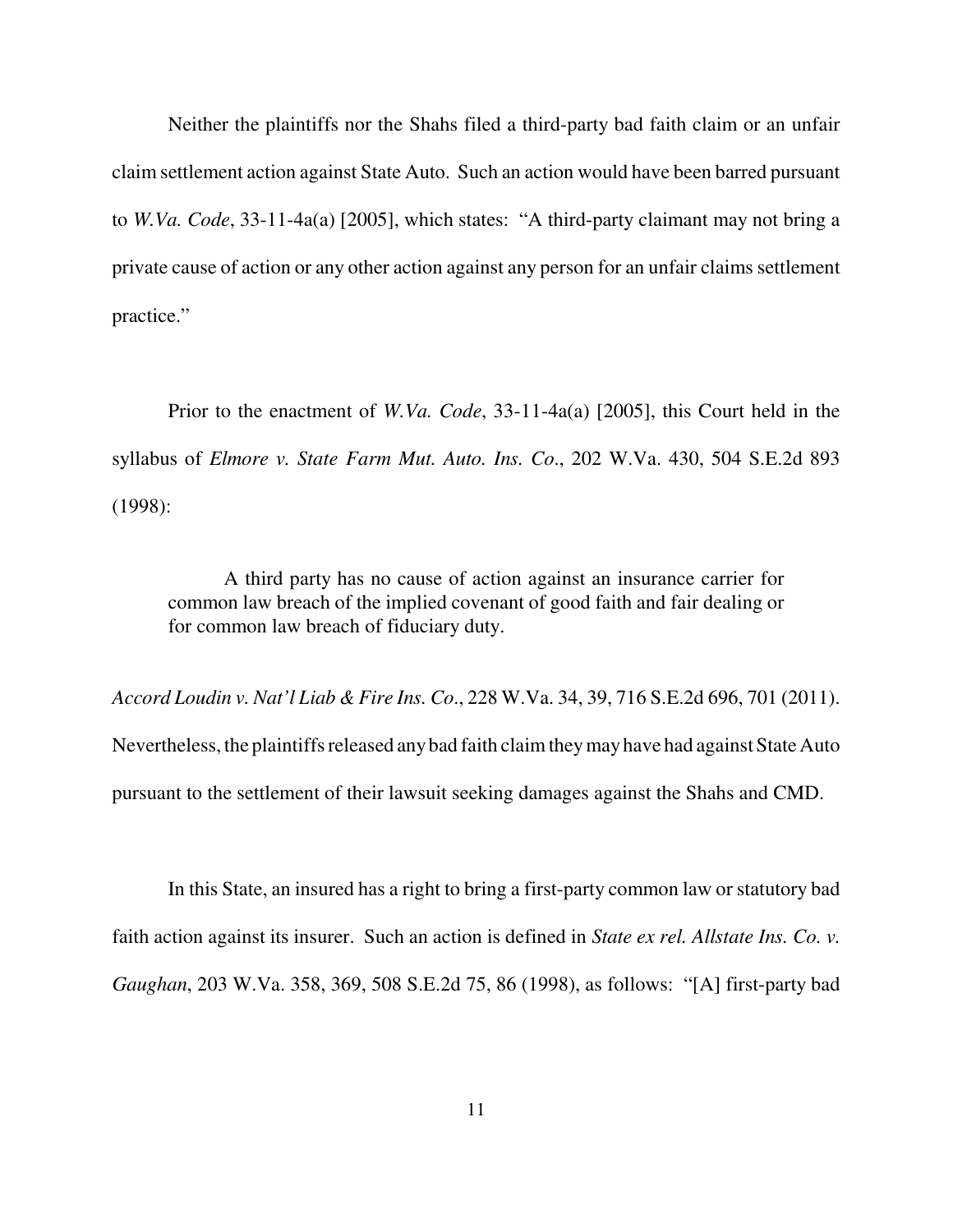faith action is one wherein the insured sues his/her own insurer for failing to use good faith in settling a claim brought against the insured or a claim filed by the insured."5

 In this proceeding, we are asked to determine whether CMD's first-party bad faith claim should be permitted to go forward. The record, however, establishes that CMD was fully defended by its insurer, State Auto, throughout the lawsuit filed by the plaintiffs. State Auto also reached and paid a settlement of \$325,000 to the plaintiffs, an amount well within the \$1,000,000 policy limit. The defense and indemnification were provided at no cost to CMD, and no judgment was entered against CMD by the circuit court. On this record, we cannot see any evidence that State Auto failed to exercise good faith in meeting its obligations under the commercial general liability insurance policy.

 Finally, CMD alleges that State Auto engaged in unfair claim settlement practices and thereby violated three subsections of the *West Virginia Unfair Trade Practices Act*. CMD asserts that State Auto, as a general business practice, failed to act reasonably promptly on the claim for coverage; failed to effectuate a prompt, fair, and equitable settlement of the

<sup>&</sup>lt;sup>5</sup> See State ex rel. Universal Underwriters Ins. Co. v. Wilson, \_ W.Va. \_, 801 S.E.2d 216, 223 (2017), wherein we stated: "A prerequisite for any first-party bad faith action is an underlying claim for coverage or benefits or an action for damages which the insured alleges was handled in bad faith by its insurer." *See also* syl. pt. 2 of *Loudin*  stating that a first-party bad faith action "is one wherein the insured sues his/her own insurer for failing to use good faith in settling a claim filed by the insured." *Accord* syl. pt. 2, *Goff v. Penn Mut. Life Ins. Co*., 229 W.Va. 568, 729 S.E.2d 890 (2012).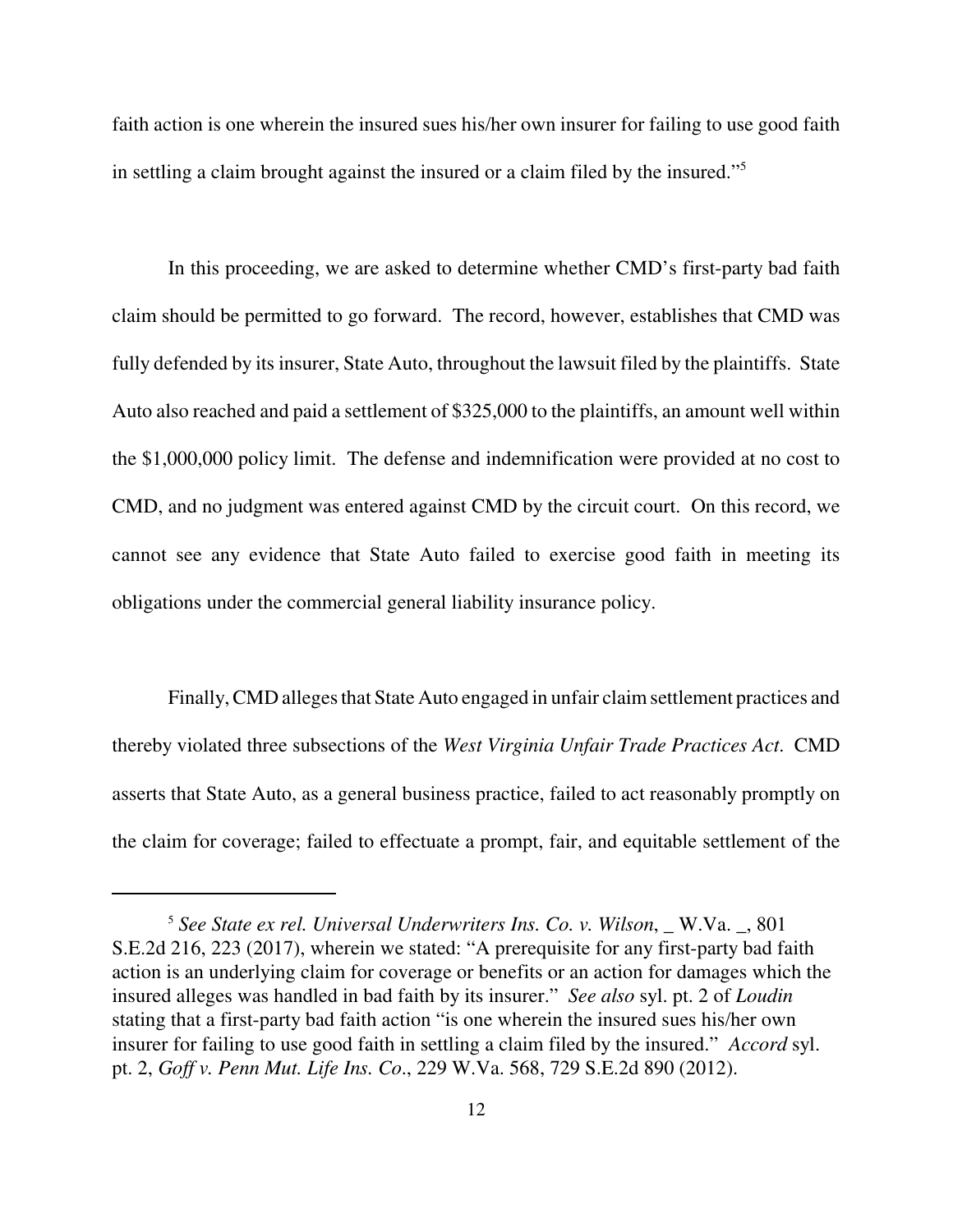plaintiffs' claim; and forced the plaintiffs to file a lawsuit against the Shahs and CMD to resolve the amounts due under the commercial general liability policy.

 Specifically, CMD alleges violations of the following subsections found in *W.Va. Code*, 33-11-4 [2002], of the UTPA:

 (9) No person shall commit or perform with such frequency as to indicate a general business practice any of the following: . . .

 (b) Failing to acknowledge and act reasonably promptly upon communications with respect to claims arising under insurance policies; . . .

 (f) Not attempting in good faith to effectuate prompt, fair and equitable settlements of claims in which liability has become reasonably clear;

 (g) Compelling insureds to institute litigation to recover amounts due under an insurance policy by offering substantially less than the amounts ultimately recovered in actions brought by the insureds, when the insureds have made claims for amounts reasonably similar to the amounts ultimately recovered[.]

 CMD has failed to establish genuine issues of material fact under those subsections of the UTPA. The first two subsections relied upon by CMD are subsections (9)(b) and (9)(f). In the context of a liability policy, such as the commercial general liability policy herein, subsections (9)(b) and (9)(f) are designed to protect plaintiffs who seek liability-related damages from an insured, and are not designed to protect the insured.

Subsection (9)(b) pertains to "communications with respect to claims," and subsection

(9)(f) pertains to "settlements of claims in which liability has become reasonably clear."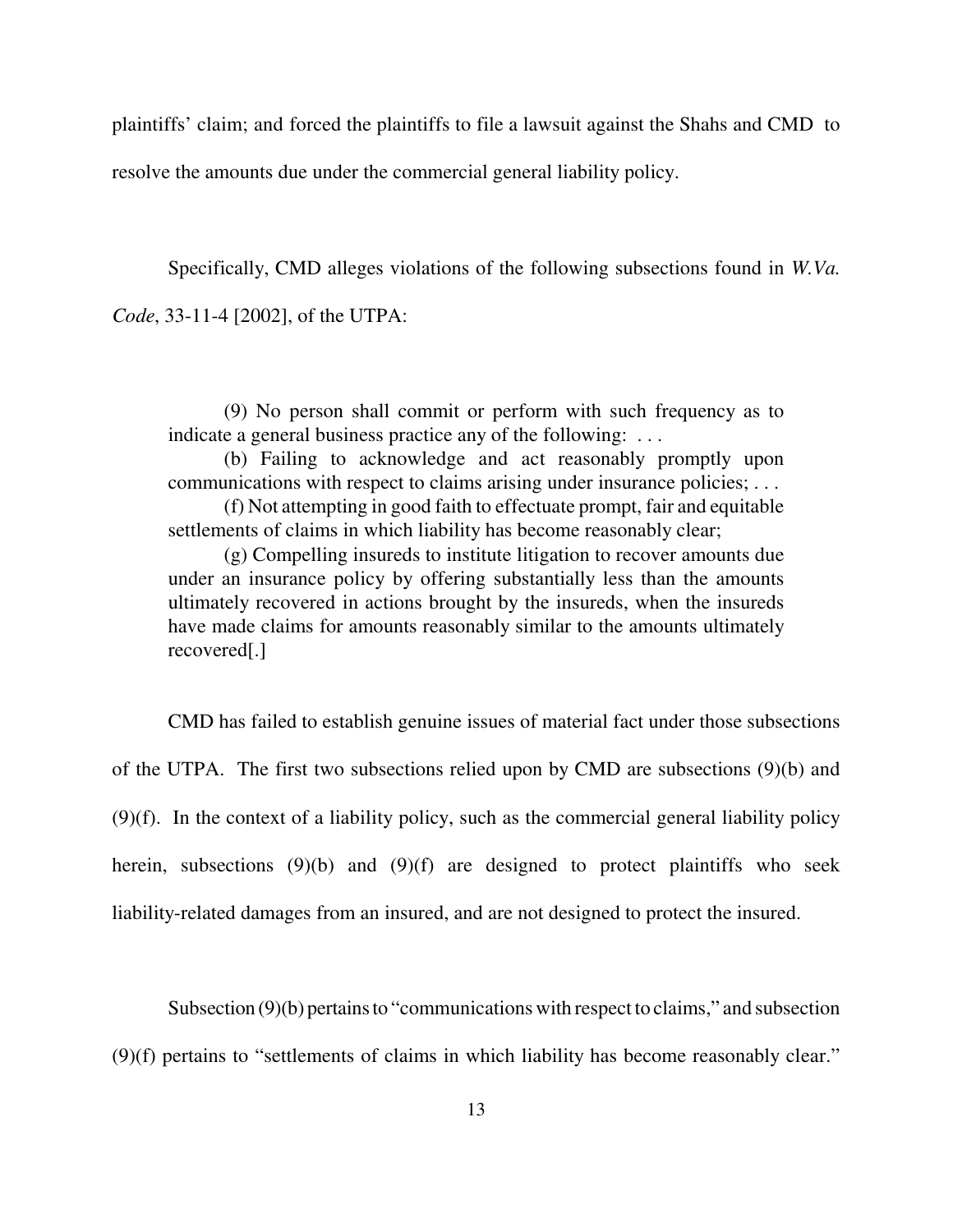With regard to a liability insurance policy, the term "claim" is used "in its common (and common sense) usage: an effort by a third party to recover money from the insured."  *Evanston Ins. Co. v. Sec. Assur. Co*., 715 F. Supp. 1405, 1412 (N.D. Ill. 1989) (quoting *Nat'l Union Fire Ins. Co. of Pittsburgh, Pa. v. Cont'l Illinois Corp*., 673 F. Supp. 300, 307 n.17 (N.D. Ill. 1987). "'Claim' ordinarily means a demand on the insured for damages resulting from the insured's alleged negligent act or omission." *Safeco Title Ins. Co. v. Gannon*, 774 P.2d 30, 33 (Wash. App. 1989). "[A] claim must relate to an assertion of legally cognizable damage, and must be a type of demand that can be defended, settled and paid by the insurer."  *Evanston Ins. Co. v. GAB Bus. Servs., Inc*., 521 N.Y.S.2d 692, 695 (1987).

 With respect to the State Auto policy issued to CMD, the "claim" at issue in subsections (9)(b) and (9)(f) is the demand upon CMD by the plaintiffs for compensation for damages resulting from CMD's alleged negligent act or omission. To the extent State Auto failed to "act reasonably promptly upon communications with respect to claims," or failed to "effectuate prompt, fair and equitable settlements of claims," in this action, the UTPA protects only the efforts by the plaintiffs to recover legally cognizable damages from CMD by way of State Auto's liability policy. As the insured protected by the commercial general liability policy, CMD itself can make no demand that can be defended, settled or paid by State Auto. Therefore, CMD has no standing to assert a claim under subsection (9)(b) or subsection (9)(f) of *W.Va. Code*, 33-11-4 [2002].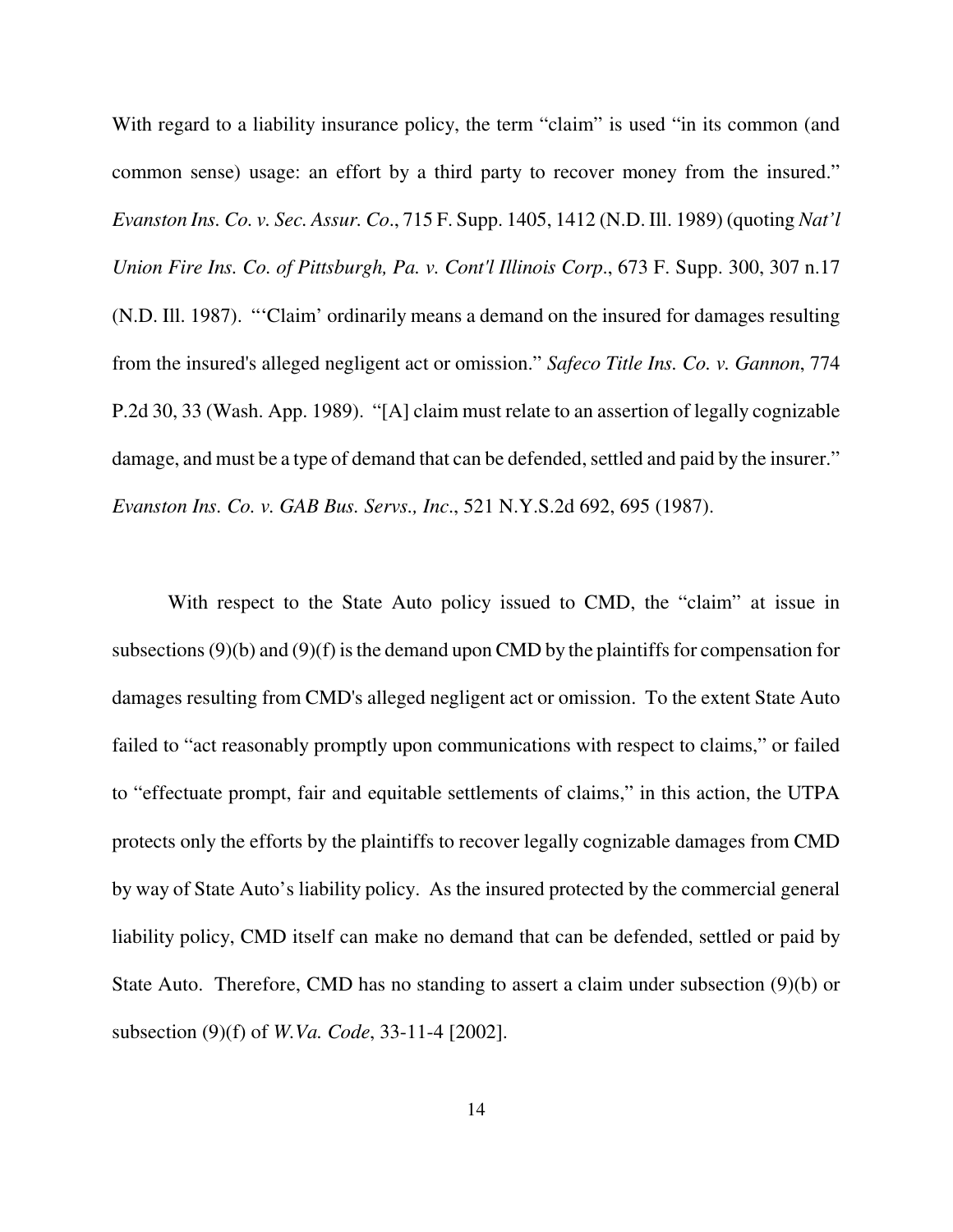The third subsection of *W.Va. Code*, 33-11-4 [2002], relied upon by CMD is subsection (9)(g). That subsection prohibits an insurer from "[c]ompelling insureds to institute litigation to recover amounts due under an insurance policy by offering substantially less than the amounts ultimately recovered in actions brought by the insureds, when the insureds have made claims for amounts reasonably similar to the amounts ultimately recovered." Subsection (9)(g) has no application to the circumstances herein.

 "Where the language of a statute is clear and without ambiguity the plain meaning is to be accepted without resorting to the rules of interpretation." Syl. pt. 2, *State v. Elder*, 152 W.Va. 571, 165 S.E.2d 108 (1968). Under a typical liability policy, an insured is not entitled to any "amounts" under the policy, and an insured can make no "claims for amounts" that would later be "reasonably similar to the amounts ultimately recovered." Under the terms of the commercial general liability policy issued by State Auto, the insured, CMD, was entitled to two things: a defense against the liability claim of the plaintiffs and indemnification of any damages within policy limits due to the plaintiffs as a result of CMD's alleged negligent act or omission. CMD cites no authority suggesting CMD had a right to "recover amounts due" under the State Auto policy. CMD therefore has no standing to assert a claim under *W.Va. Code*, 33-11-4(9)(g) [2002].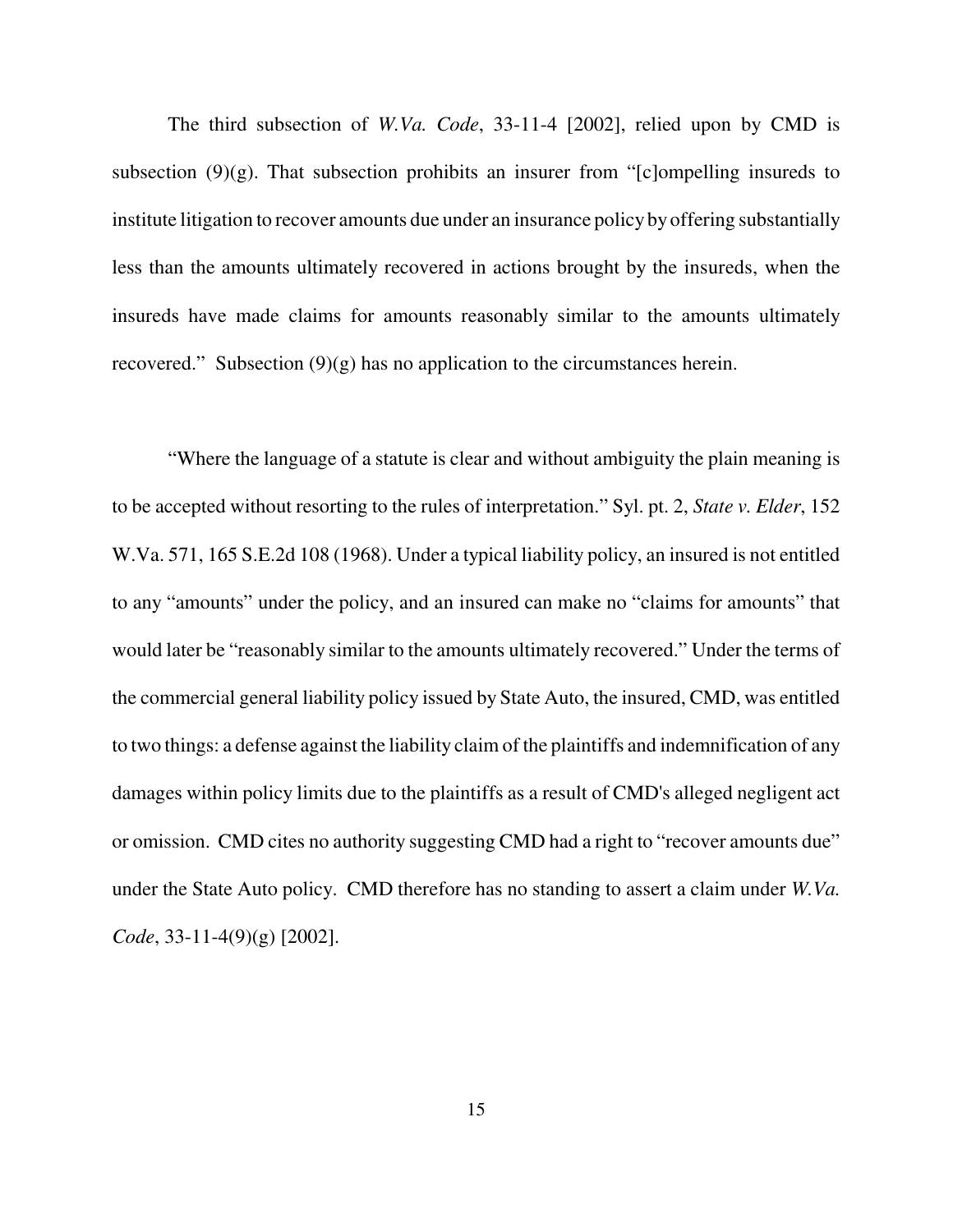Syllabus point 3 of *Aetna Cas. and Sur. Co. v. Fed. Ins. Co. of N.Y.*, 148 W.Va. 160, 133 S.E.2d 770 (1963), holds: "A motion for summary judgment should be granted only when it is clear that there is no genuine issue of fact to be tried and inquiry concerning the facts is not desirable to clarify the application of the law." *Accord* syl. pt. 6, *Old Republic Ins. Co. v. O'Neal*, 237 W.Va. 512, 788 S.E.2d 40 (2016). Moreover, this Court recognized  in *Williams v. Precision Coil, Inc*., 194 W.Va. 52, 58, 459 S.E.2d 329, 335 (1995), that summary judgment "is one of the few safeguards in existence that prevent frivolous lawsuits from being tried which have survived a motion to dismiss."

 The insured, CMD, was defended and indemnified by its insurer, State Auto, with respect to the lawsuit filed by the plaintiffs as required by the commercial general liability policy. A settlement was obtained at no cost to CMD, and no adverse judgment was entered in the circuit court. Consequently, this Court is of the opinion that, as a matter of law, CMD cannot maintain a first-party action against State Auto for common law and statutory bad faith and breach of contract.<sup>6</sup>

 $6$  In addition to the handling of the plaintiffs' claim, CMD's third-party complaint also alleged bad faith regarding State Auto's purported delay in resolving the City of Charleston's claim for the relocation of a sewer line necessitated by the slippage. The record demonstrates, however, that State Auto defended CMD against the City's claim, provided coverage for the relocation of the sewer line and secured a release on behalf of CMD of all liability for damage. The settlement of the claim was without cost to CMD and no judgment was entered. We therefore find no merit in CMD's third-party complaint regarding the claim of the City of Charleston.